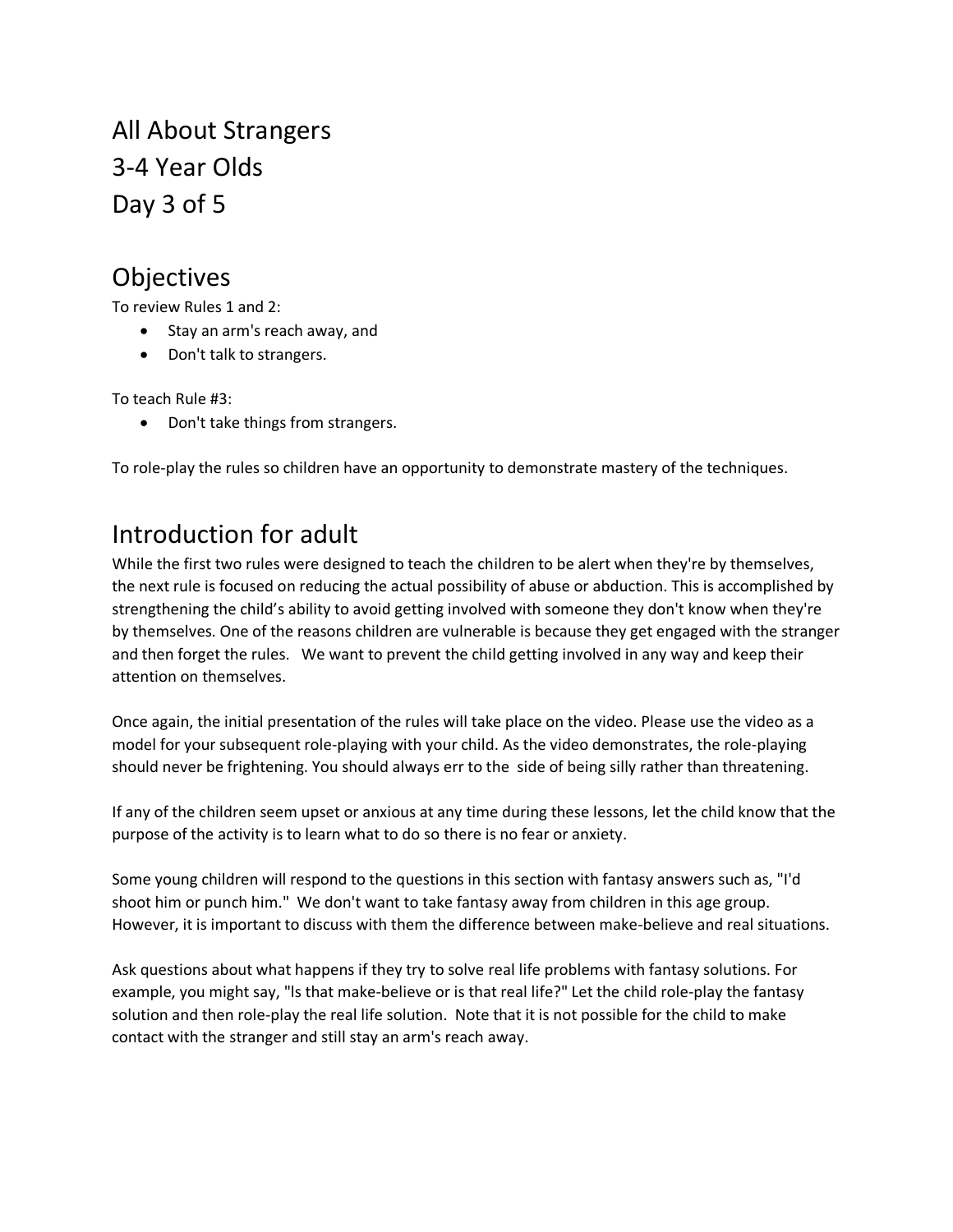# Introduction for children

Do you remember the first two rules we learned about strangers?

- 1. Stay an arm's reach away, keep a circle of safety around yourself and pay attention.
- 2. Don't talk to someone you don't know when you're by yourself.

What is a stranger? Right, anyone you don't know.

Do we need to be afraid of strangers?

Absolutely not! There's no way to tell who's nice and who isn't by how they look, so staying safe and taking care of yourself means following the rules with all strangers, when you're by yourself.

Are you ready to learn another rule?

### Watch videotape

[https://www.youtube.com/watch?v=H1lwMv3Y7Ec&list=PLSrCYUKewj4fovjoOqyXkWnJ9mFR4Tcfo&ind](https://www.youtube.com/watch?v=H1lwMv3Y7Ec&list=PLSrCYUKewj4fovjoOqyXkWnJ9mFR4Tcfo&index=9)  $ex=9$ 

# Role-play

So what's the new rule? Don't take anything from someone you don't know.

When do you need to follow these rules?

#### **When you're all by yourself or with your friends and no grownup is taking care of you.**

When you're by yourself, is it your job to take care of grownups?

No. One of the rules for grownups is, "When grownups need help with a problem, they need to go to another grownup or take care of it themselves. But sometimes grown-ups forget and ask children to help them.

Who's it your job to take care of! Yourself!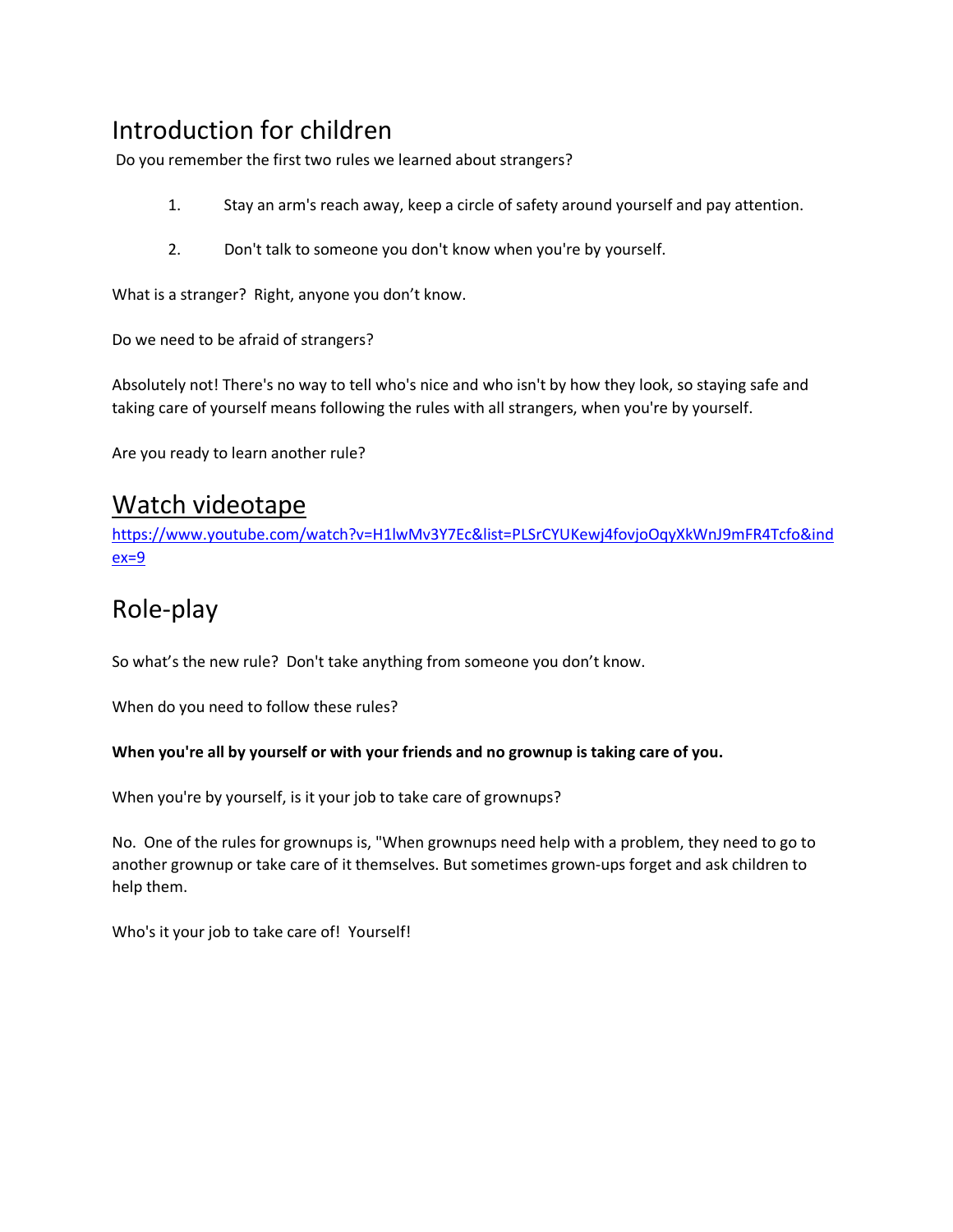**RP:** What if a stranger comes into the yard and says, "Tam, I'm a friend of your Mom's and she left her keys at my house. Could you give them to her for me please?" Would you take them?

What if she wanted to be really helpful and take the keys to give to her mother? Is that okay?

*If the child steps forward to take the keys, put your hand gently under your child's hand to demonstrate that she is not an arm's reach away. When she is an arm's reach away, she can't take the keys.*

**RP:** What if a delivery person comes and wants you to take the package? Do you take it?

Is this a grownup with a problem? Is it your job to take care of that grownup when you're all by yourself or with your friends?

*No, it isn't and the grownup should either take care of his/her own problem or find another grownup to help.*

What if your Mother is in the yard and she says to take it?

*It is important to continue to intersperse examples where mom or dad are present to reinforce that children can interact with strangers when a care-taking adult is present and gives permission.*

**RP:** What if someone is delivering flowers for your mother? Do you take them?

*No. They could leave them on the porch.*

**RP:** What if a new neighbor comes over and has a present for you? Do you take it?

*No, go in the house and get a parent.*

**RP:** What if you're at the grocery store and someone is passing out samples of food? Do you need to ask permission before you take one?

Does this mean that anyone who tries to give you something is bad?

*No, it just means that you can't tell, so you don't take anything from someone you don't know when you're all by yourself or with your friends.*

**RP:** What if a stranger has something that belongs to you? Something that you really like?

What is your favorite toy? If someone you don't know has your favorite toy, do you take it?

*This is the hardest example. If your child is alone, s/he needs to know not to take anything, even something that belongs to him or her.* 

Who is more important, you or your toys?